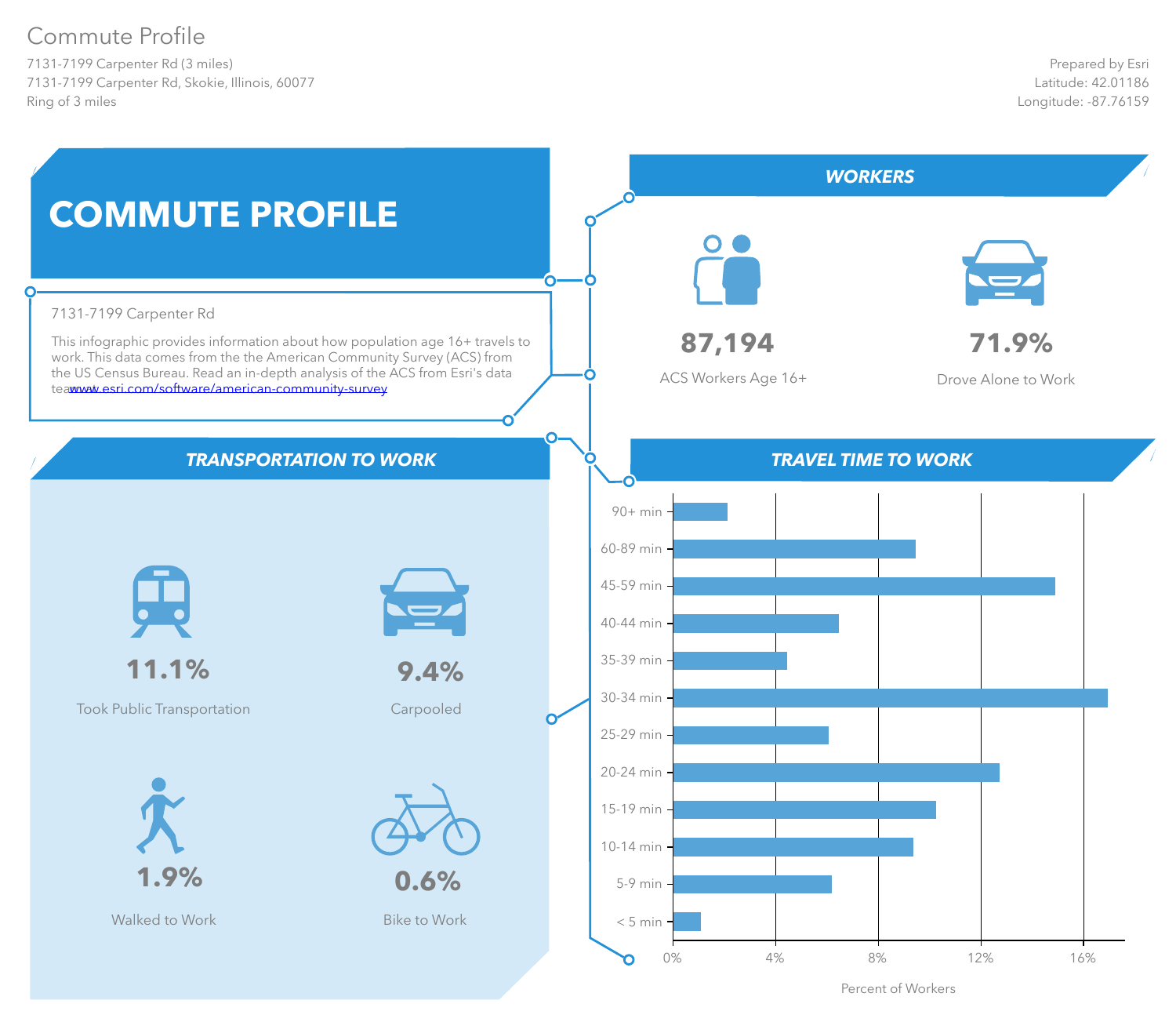# Commute Profile

7131-7199 Carpenter Rd (5 miles) 7131-7199 Carpenter Rd, Skokie, Illinois, 60077 Ring of 5 miles



Percent of Workers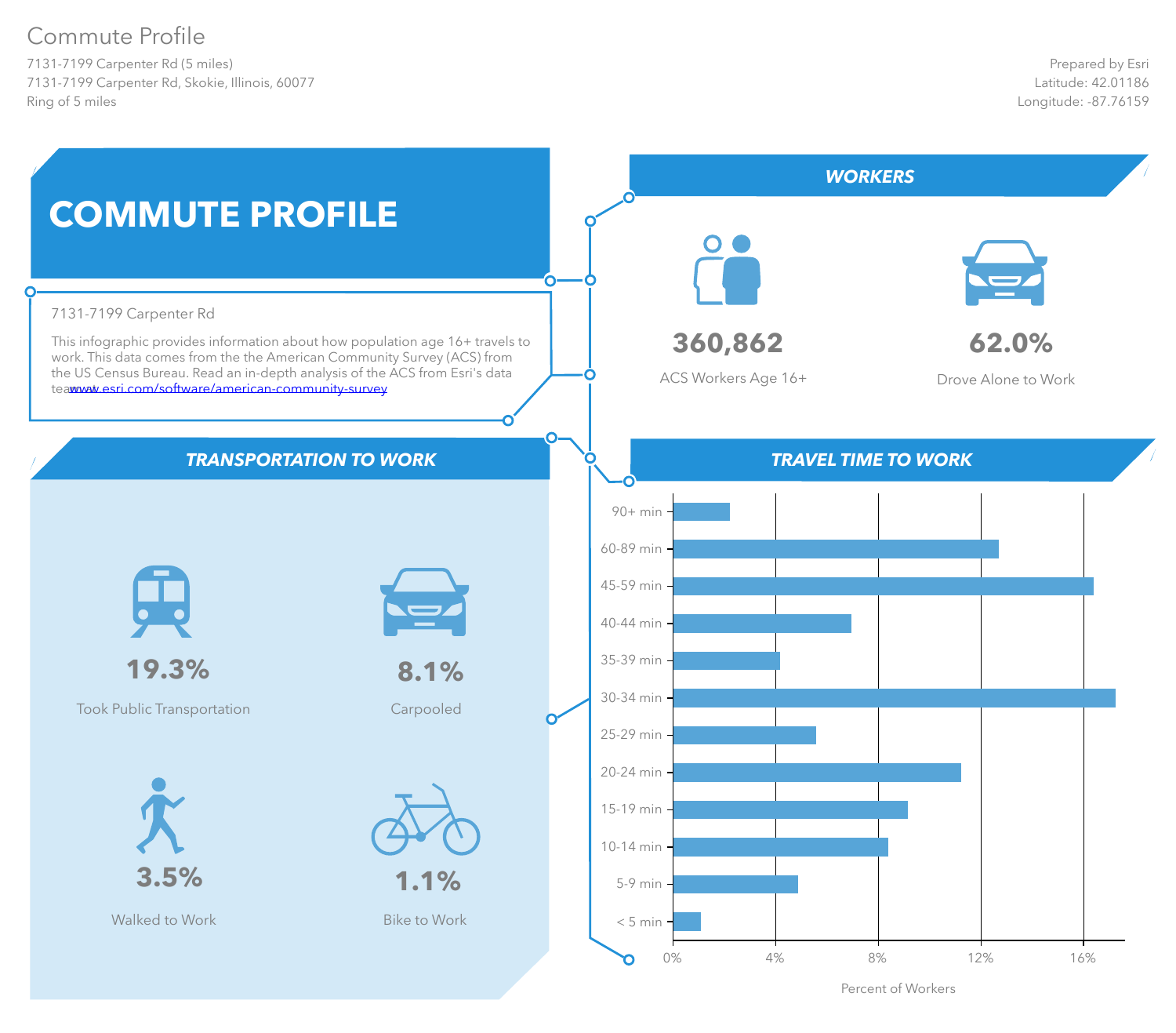# Commute Profile

7131-7199 Carpenter Rd (7 miles) 7131-7199 Carpenter Rd, Skokie, Illinois, 60077 Ring of 7 miles



Percent of Workers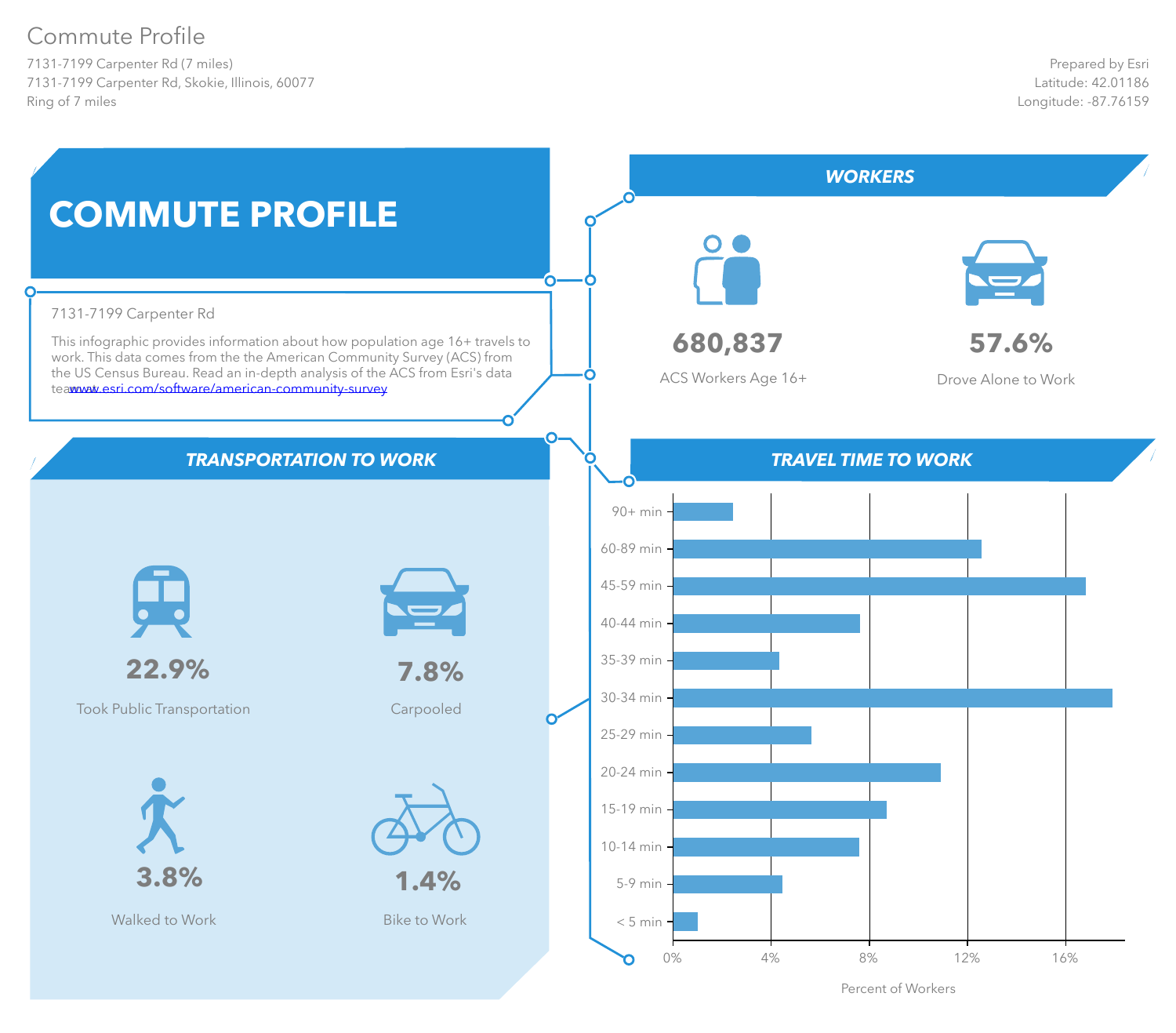7131-7199 Carpenter Rd (3 miles) 7131-7199 Carpenter Rd, Skokie, Illinois, 60077 Ring of 3 miles

## Employment Overview

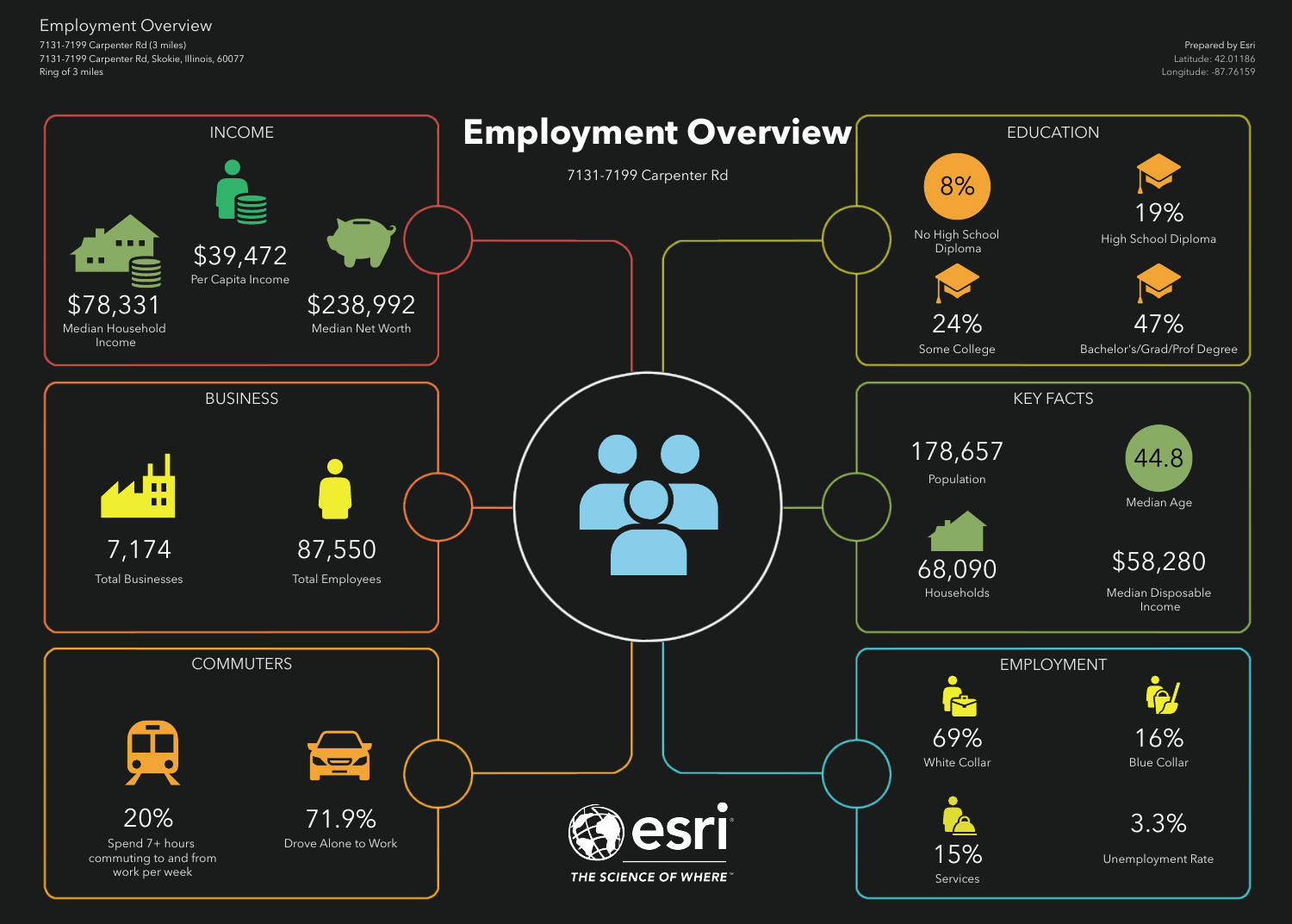7131-7199 Carpenter Rd (5 miles) 7131-7199 Carpenter Rd, Skokie, Illinois, 60077 Ring of 5 miles

## Employment Overview

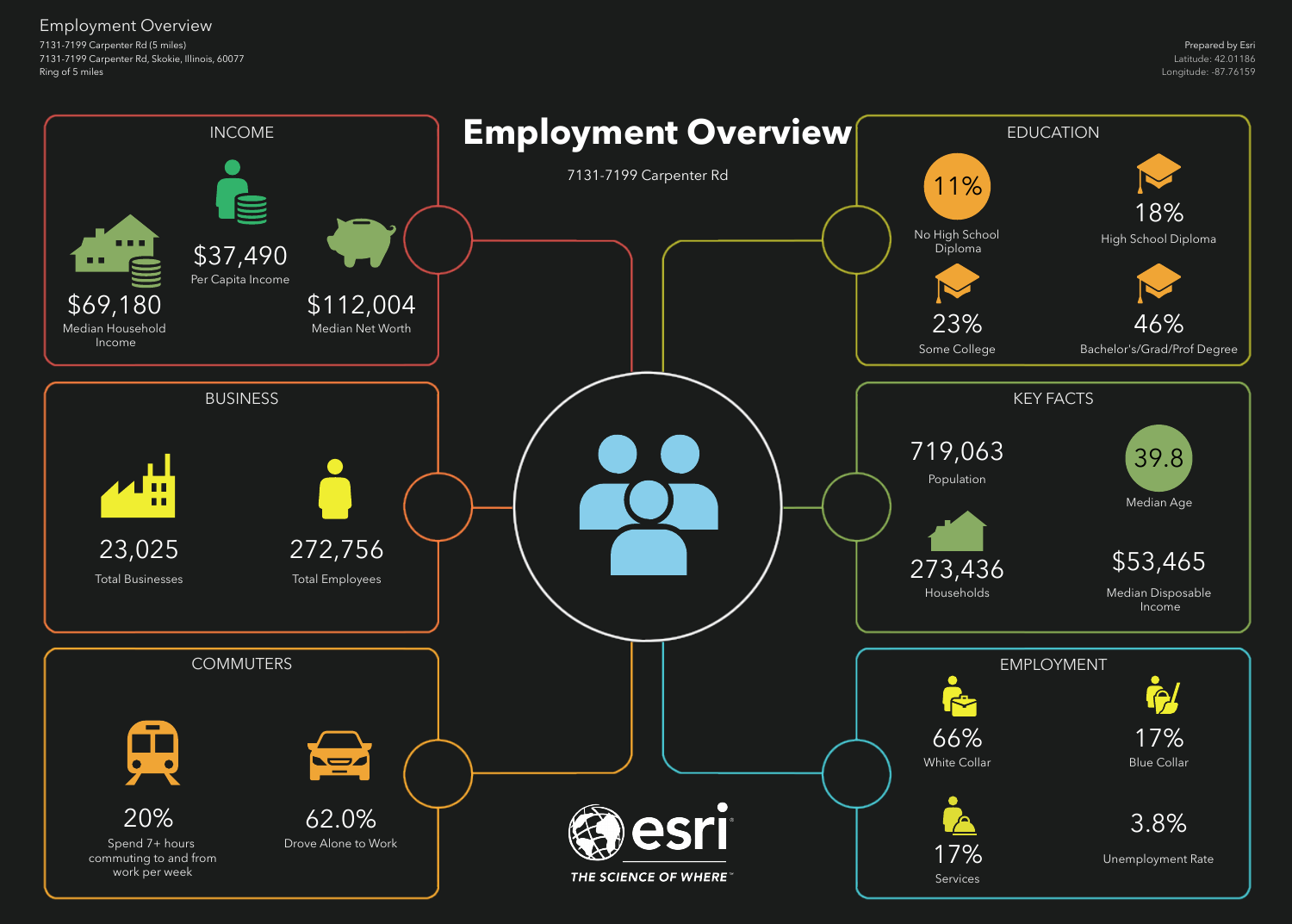7131-7199 Carpenter Rd (7 miles) 7131-7199 Carpenter Rd, Skokie, Illinois, 60077 Ring of 7 miles

## Employment Overview

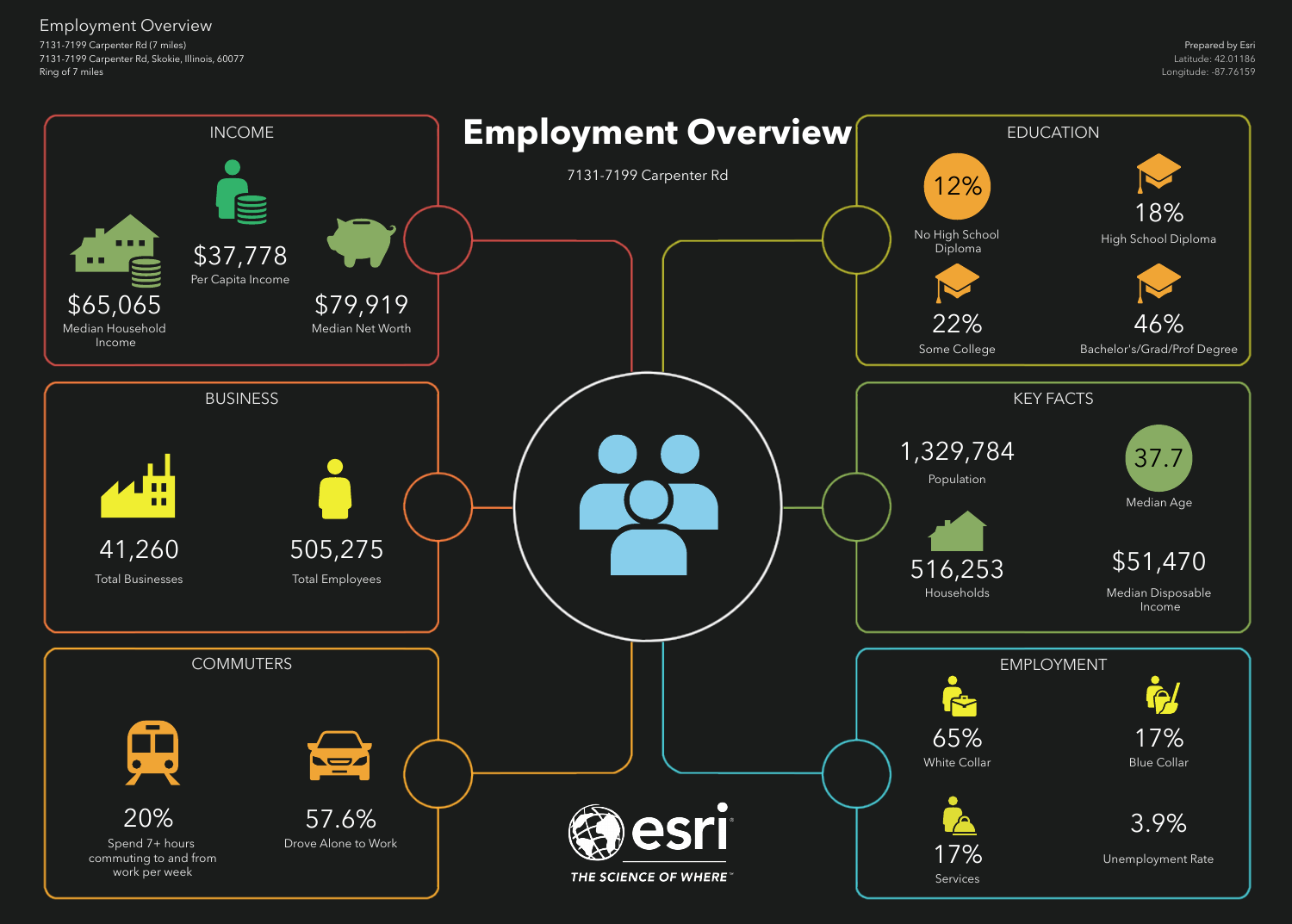Executive Summary - Call Outs

7131-7199 Carpenter Rd (3 miles) 7131-7199 Carpenter Rd, Skokie, Illinois, 60077 Ring of 3 miles

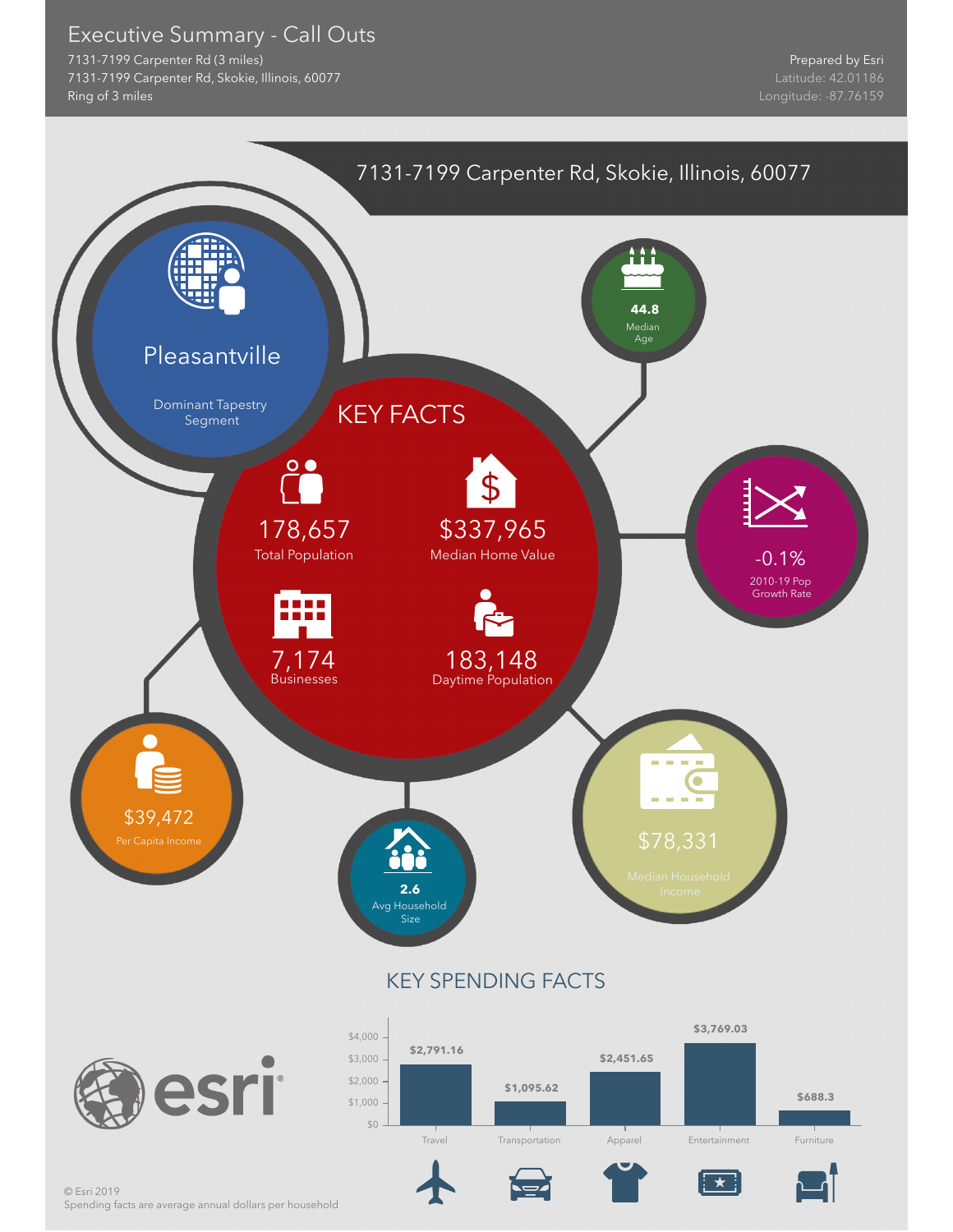Executive Summary - Call Outs

7131-7199 Carpenter Rd (5 miles) 7131-7199 Carpenter Rd, Skokie, Illinois, 60077 Ring of 5 miles



Spending facts are average annual dollars per household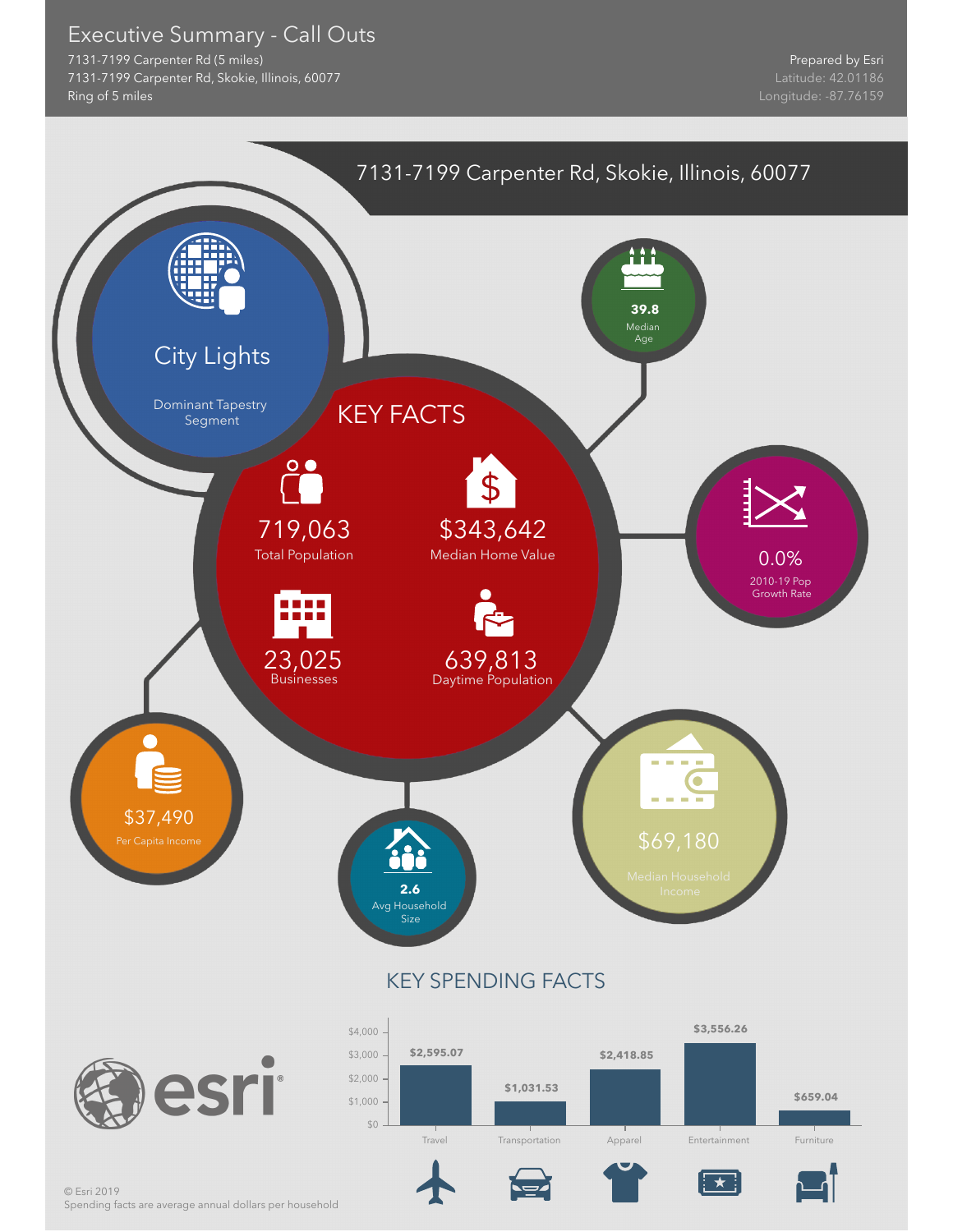Executive Summary - Call Outs

7131-7199 Carpenter Rd (7 miles) 7131-7199 Carpenter Rd, Skokie, Illinois, 60077 Ring of 7 miles

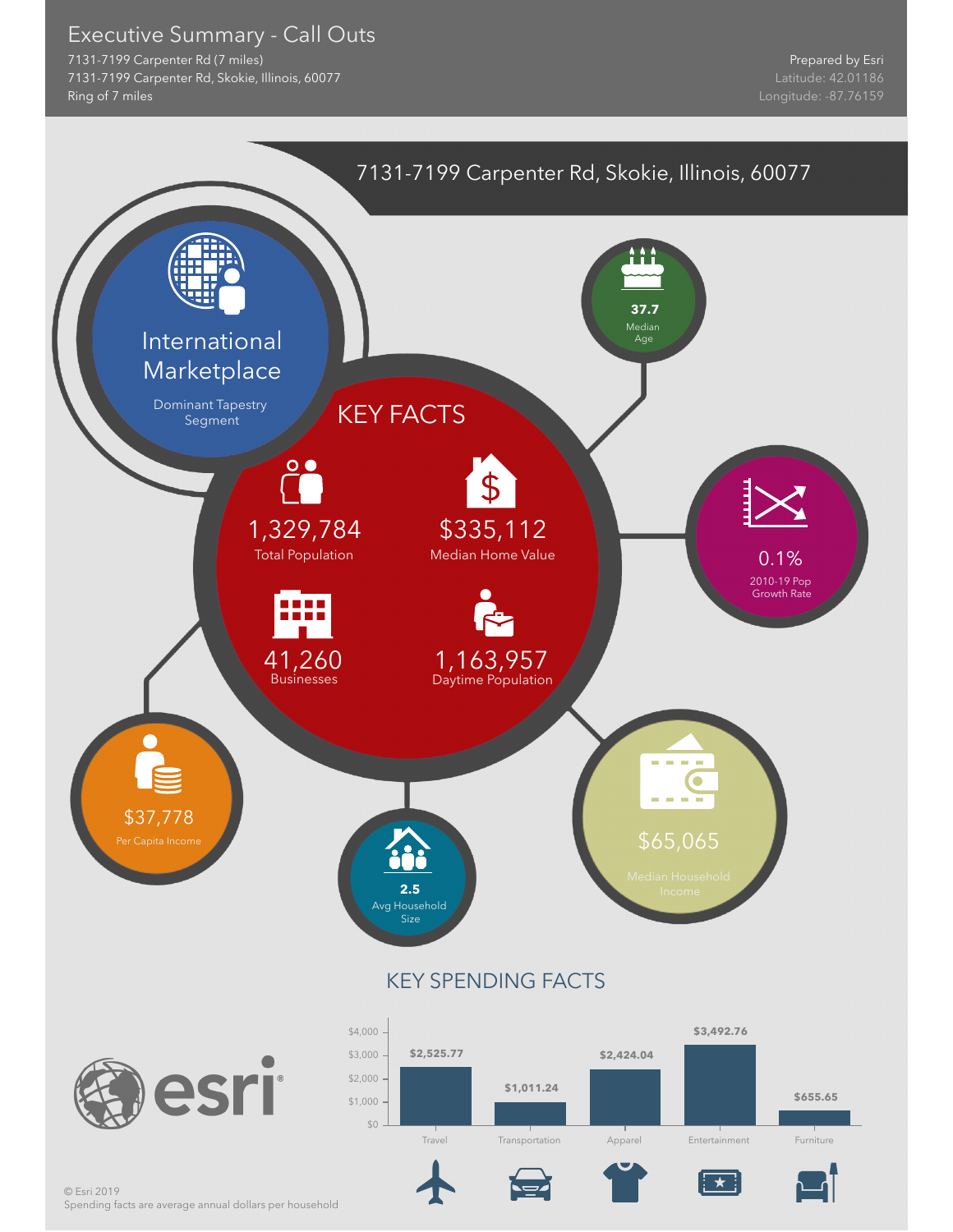7131-7199 Carpenter Rd (3 miles) 7131-7199 Carpenter Rd, Skokie, Illinois, 60077 Ring of 3 miles

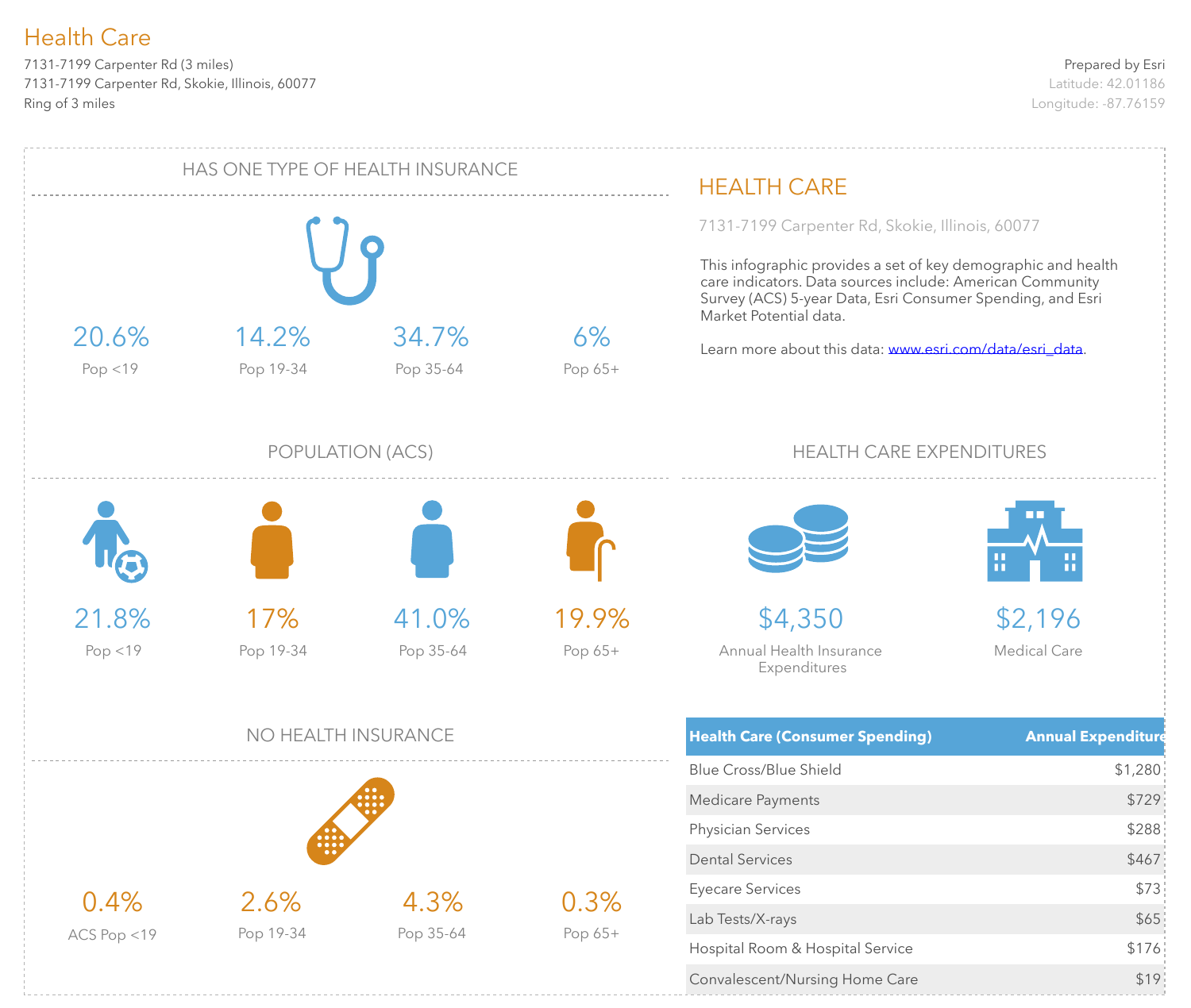7131-7199 Carpenter Rd (3 miles) 7131-7199 Carpenter Rd, Skokie, Illinois, 60077 Ring of 3 miles

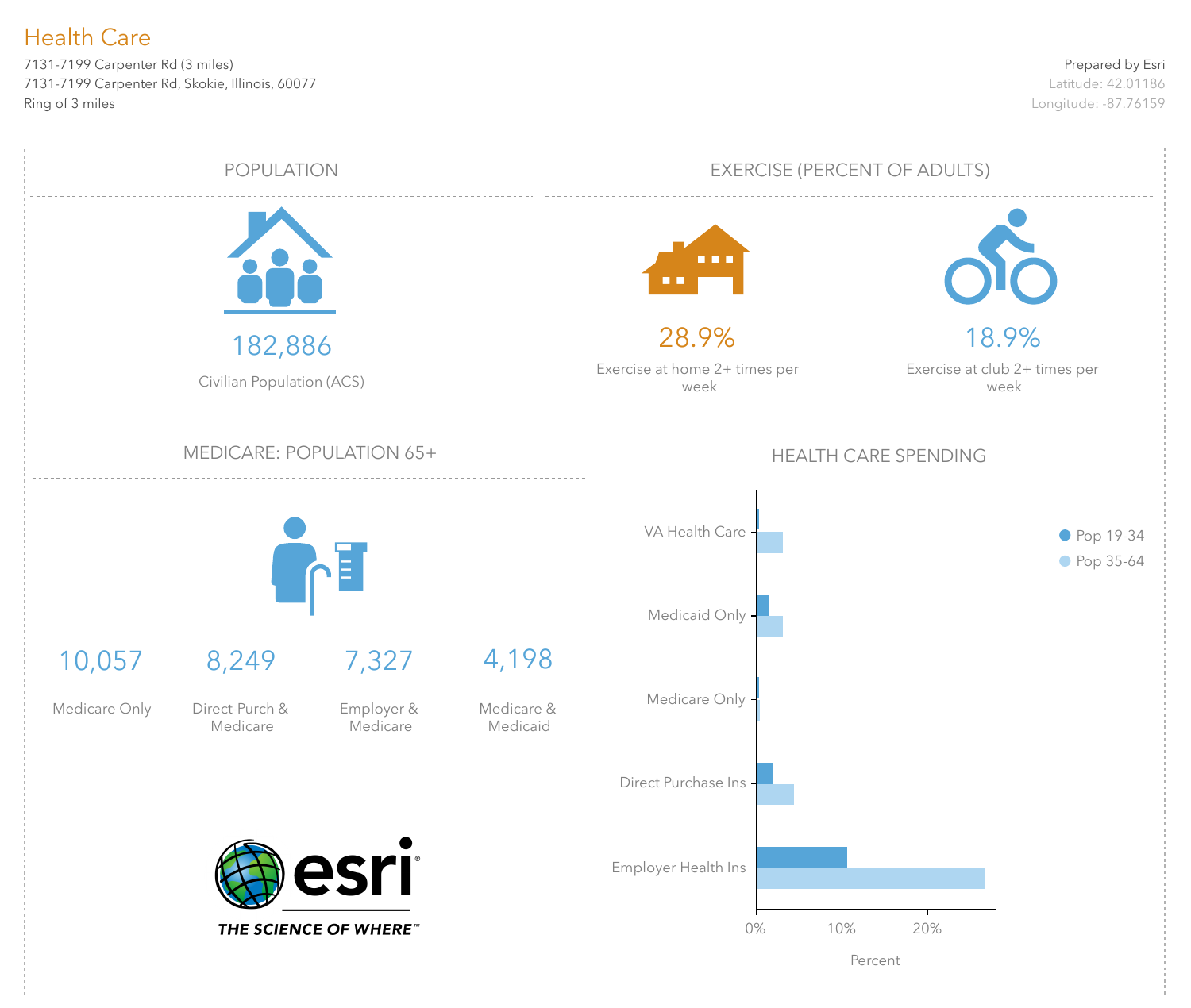7131-7199 Carpenter Rd (5 miles) 7131-7199 Carpenter Rd, Skokie, Illinois, 60077 Ring of 5 miles

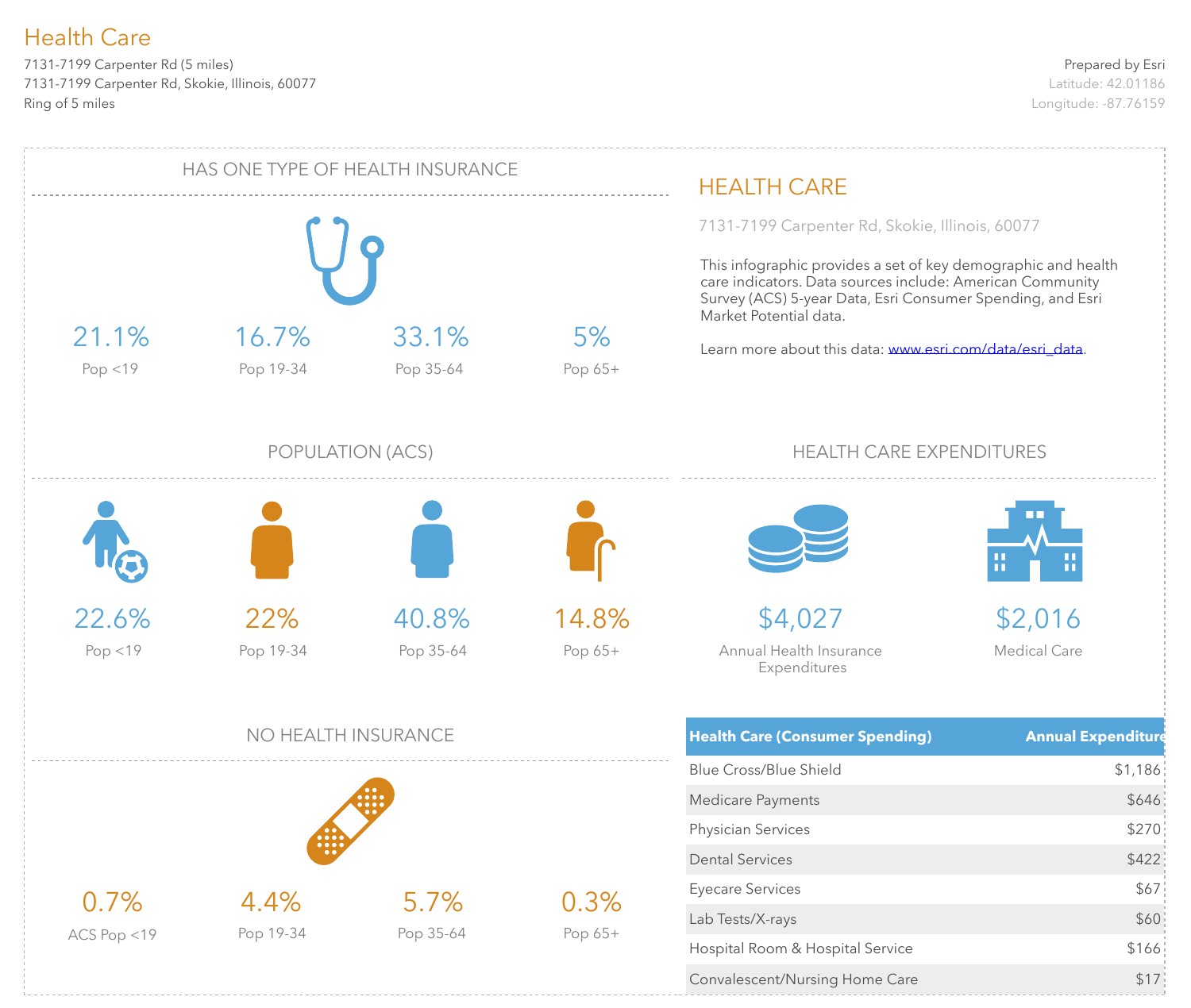7131-7199 Carpenter Rd (5 miles) 7131-7199 Carpenter Rd, Skokie, Illinois, 60077 Ring of 5 miles

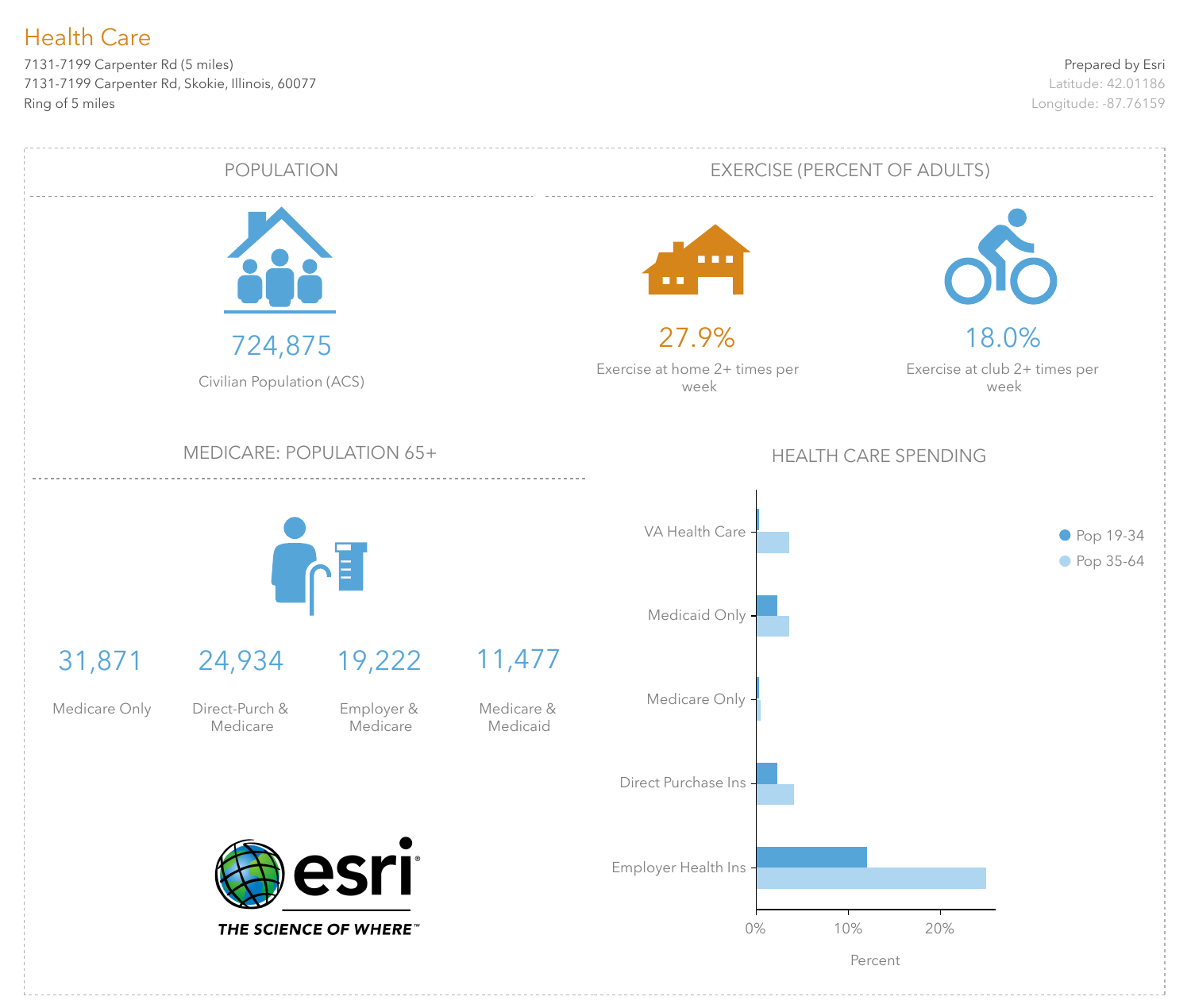7131-7199 Carpenter Rd (7 miles) 7131-7199 Carpenter Rd, Skokie, Illinois, 60077 Ring of 7 miles

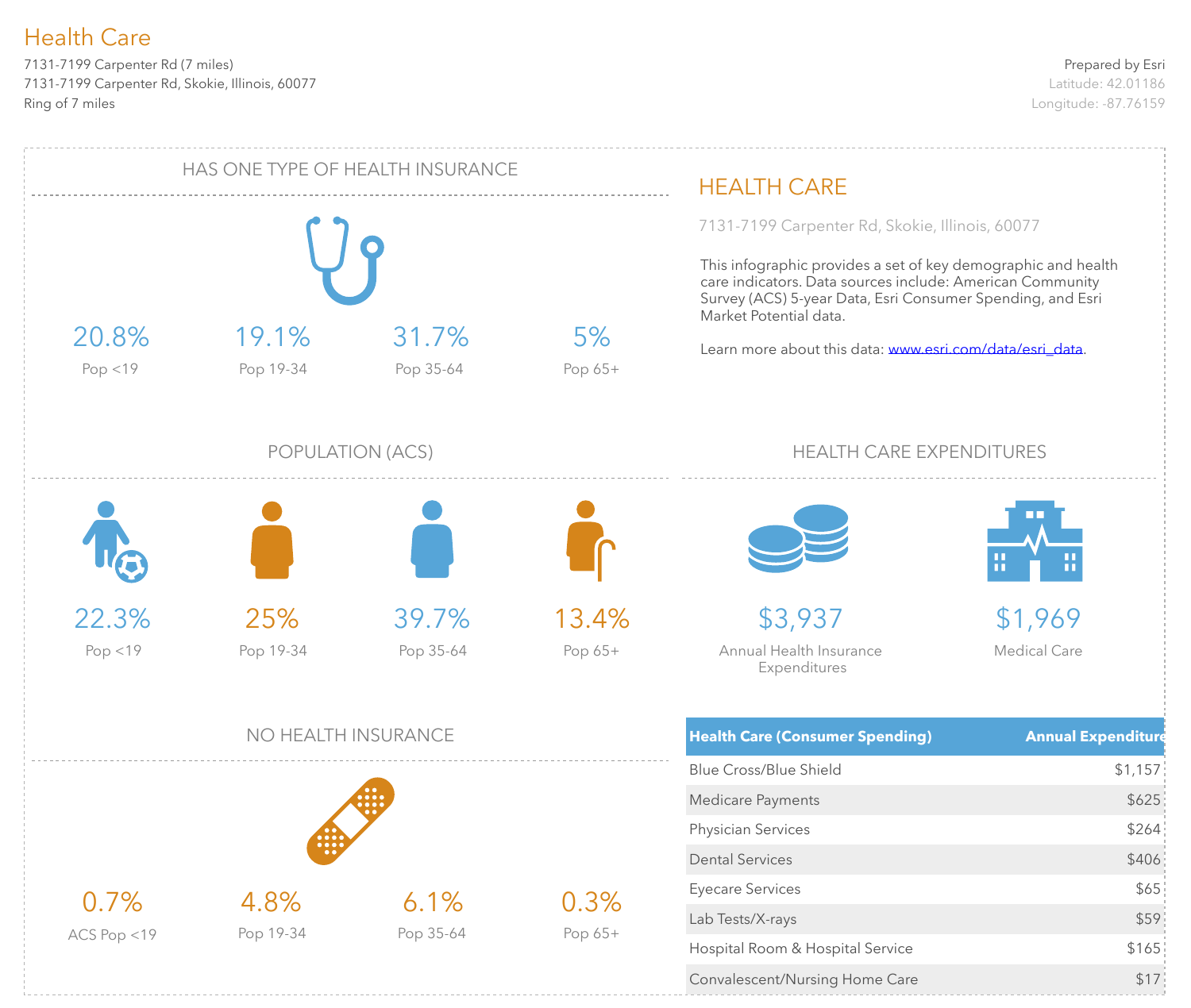7131-7199 Carpenter Rd (7 miles) 7131-7199 Carpenter Rd, Skokie, Illinois, 60077 Ring of 7 miles

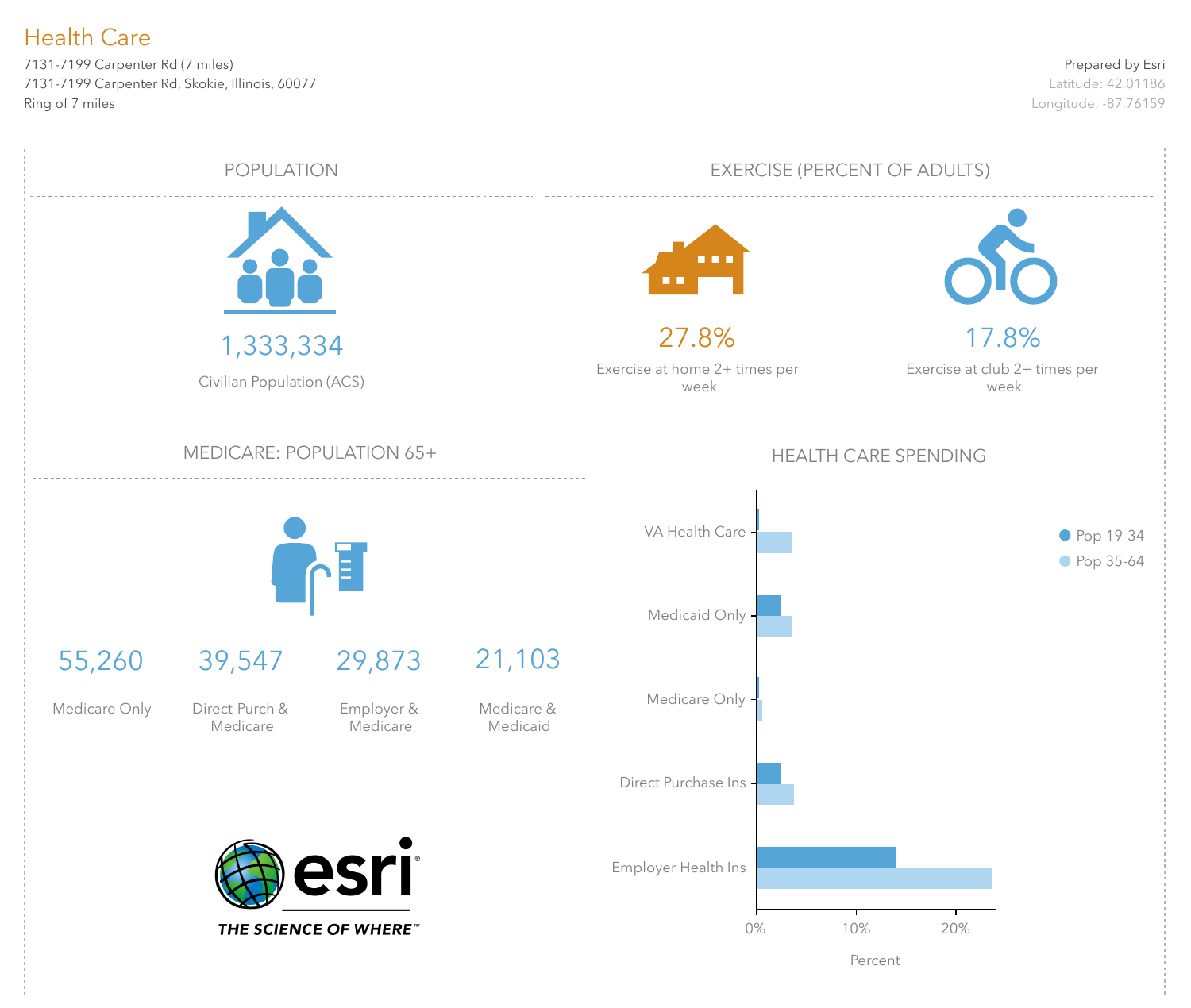### Prepared by Esri

Latitude: 42.01186 Longitude: -87.76159

7131-7199 Carpenter Rd (3 miles) 7131-7199 Carpenter Rd, Skokie, Illinois, 60077 Ring of 3 miles

# Marketing Profile

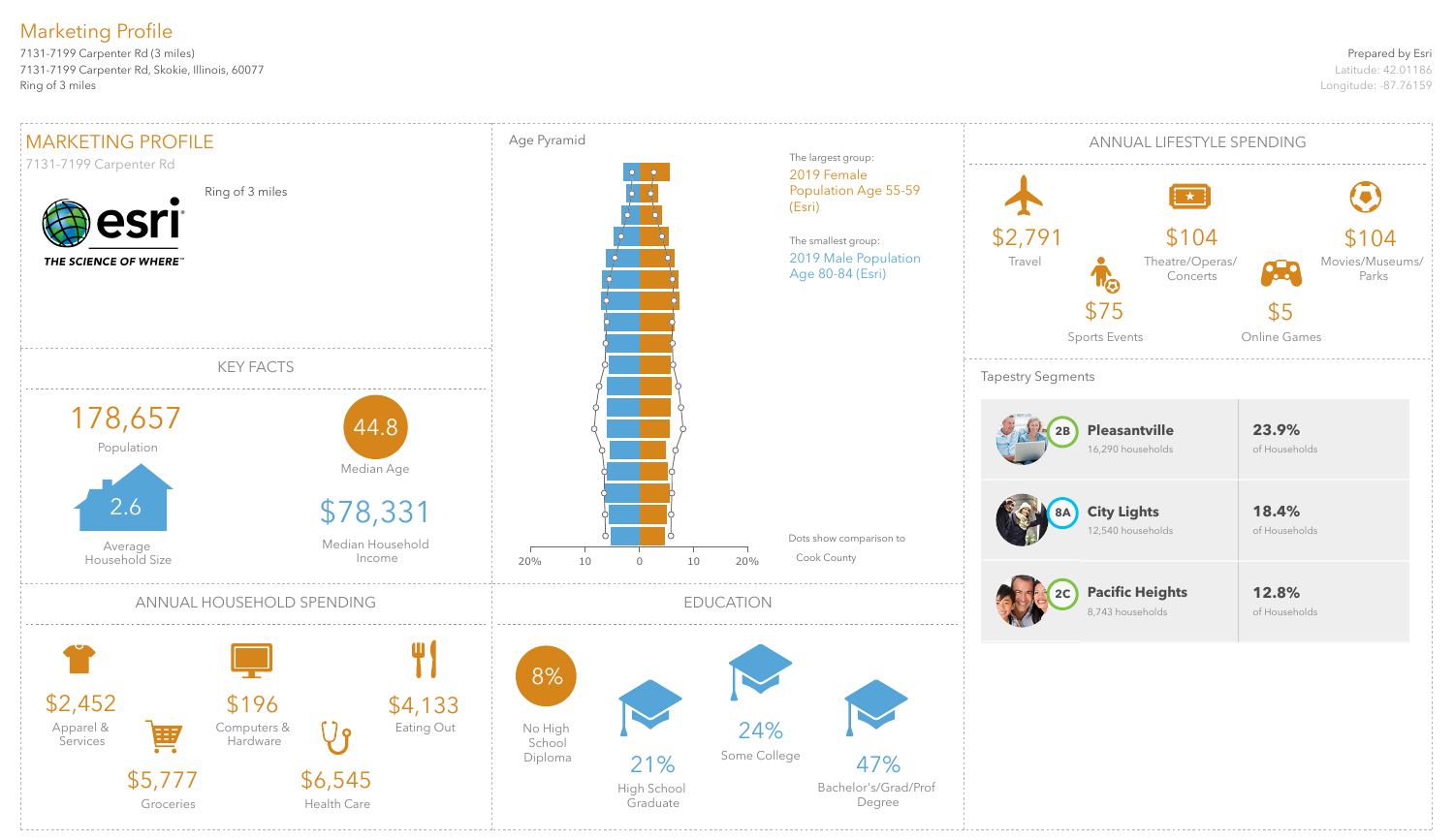### Prepared by Esri

Latitude: 42.01186 Longitude: -87.76159

7131-7199 Carpenter Rd (5 miles) 7131-7199 Carpenter Rd, Skokie, Illinois, 60077 Ring of 5 miles

# Marketing Profile

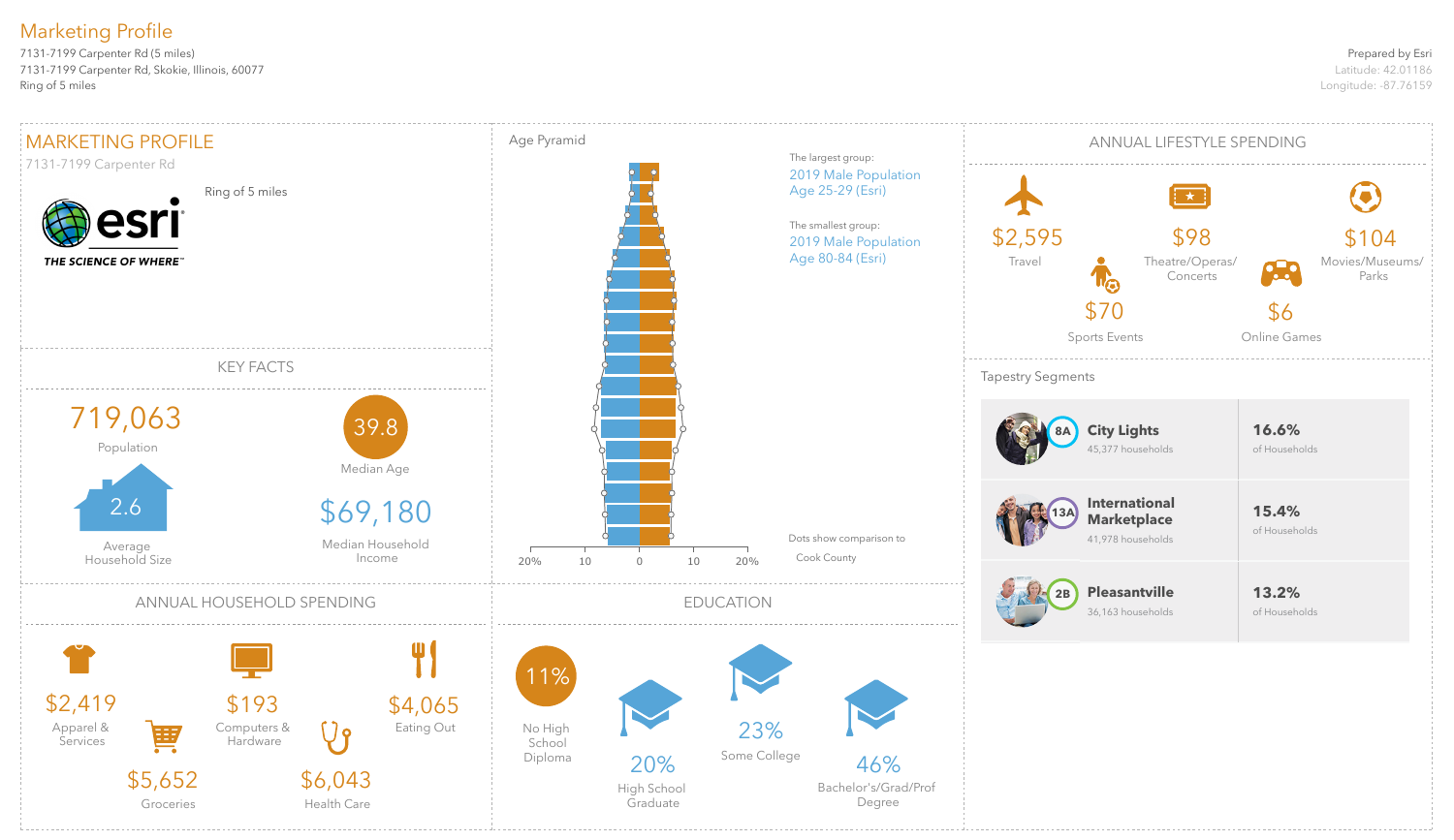### Prepared by Esri

Latitude: 42.01186 Longitude: -87.76159

7131-7199 Carpenter Rd (7 miles) 7131-7199 Carpenter Rd, Skokie, Illinois, 60077 Ring of 7 miles

# Marketing Profile

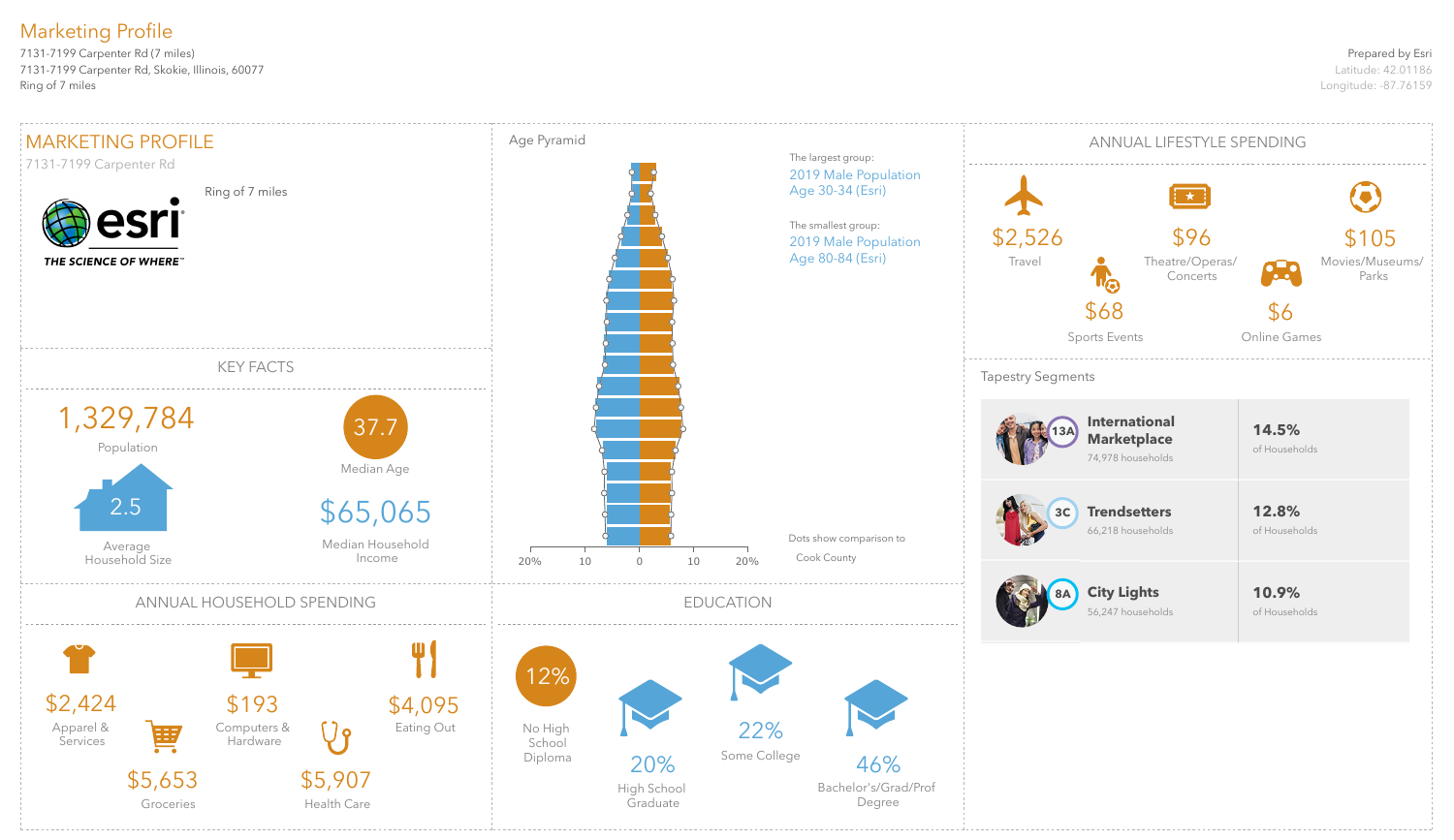### Office Market Profile

7131-7199 Carpenter Rd (3 miles) 7131-7199 Carpenter Rd, Skokie, Illinois, 60077 Ring of 3 miles

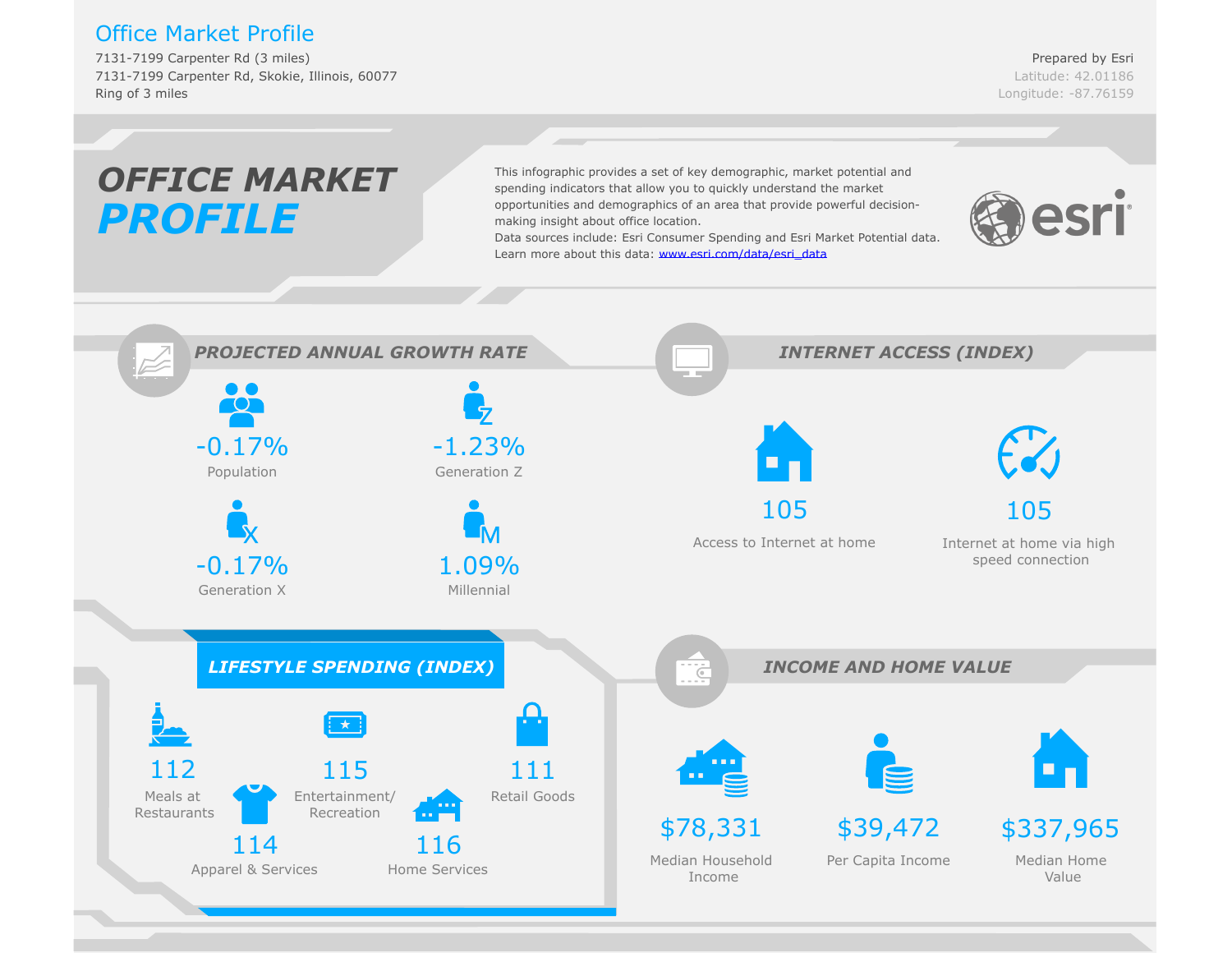### Office Market Profile

7131-7199 Carpenter Rd (5 miles) 7131-7199 Carpenter Rd, Skokie, Illinois, 60077 Ring of 5 miles

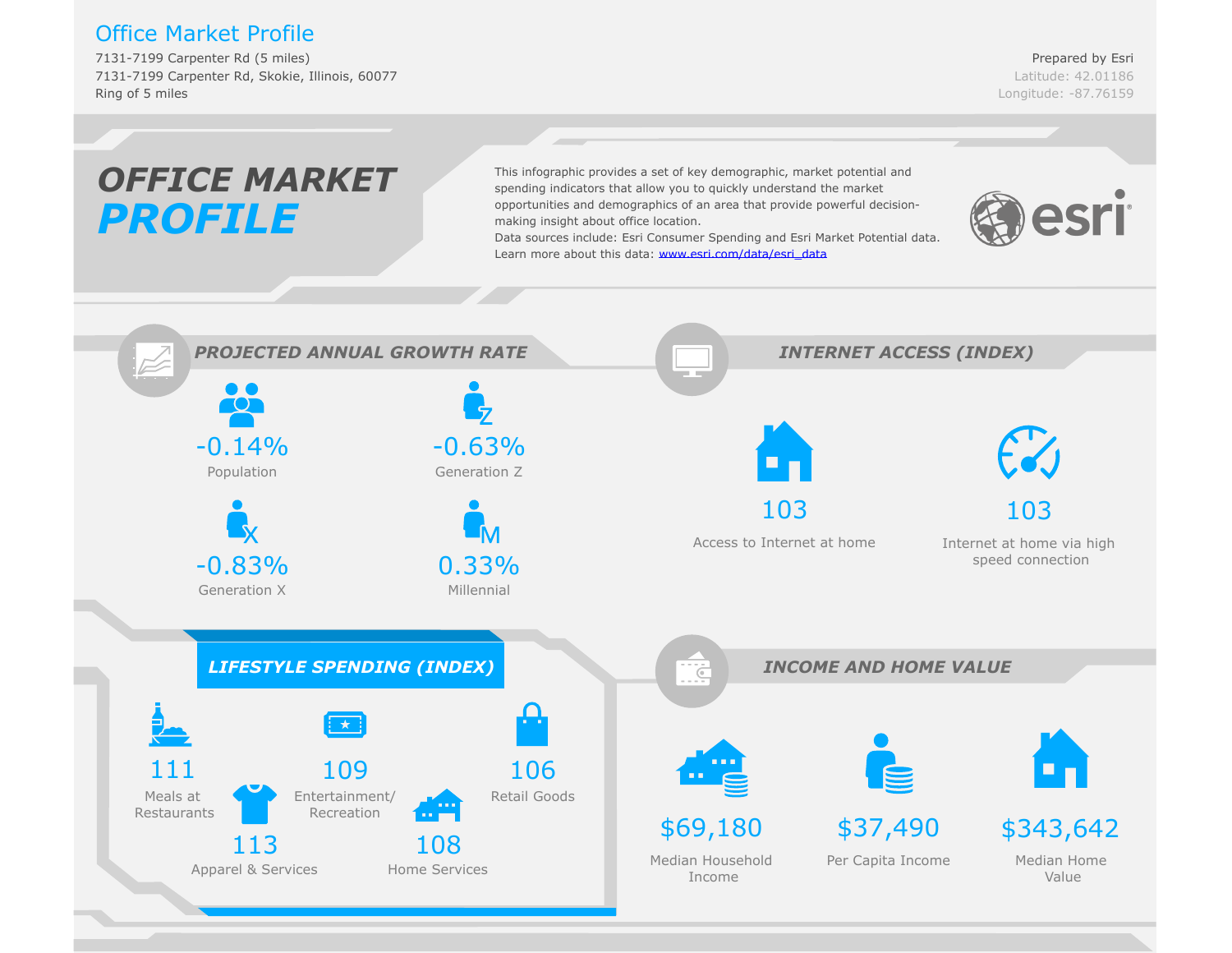### Office Market Profile

7131-7199 Carpenter Rd (7 miles) 7131-7199 Carpenter Rd, Skokie, Illinois, 60077 Ring of 7 miles

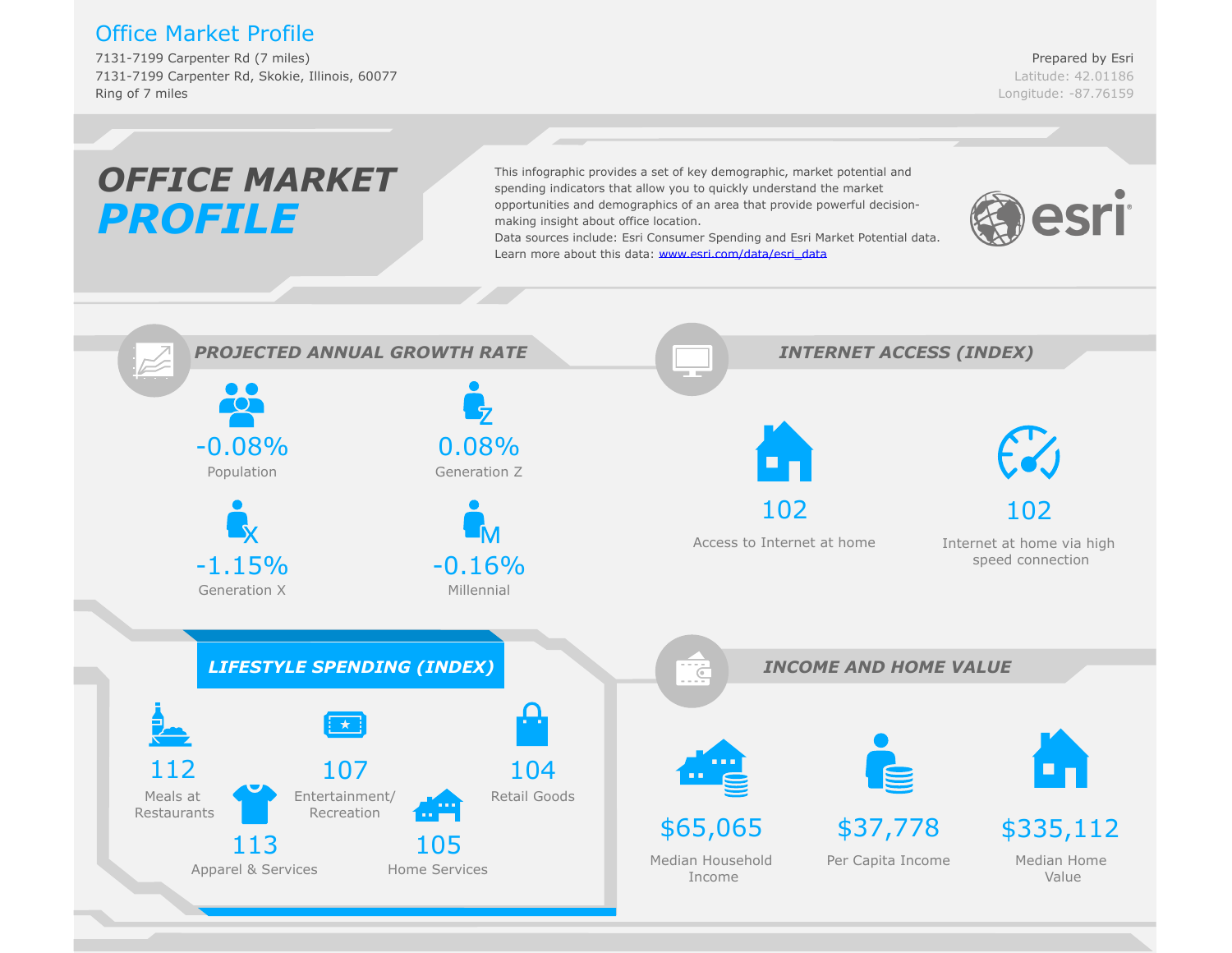Prepared by Esri Latitude: 42.01186 Longitude: -87.76159



7131-7199 Carpenter Rd (3 miles) 7131-7199 Carpenter Rd, Skokie, Illinois, 60077 Ring of 3 miles

> Pleasantville 23.9% 16,290 households of Households

## Target Market Summary

THE SCIENCE OF WHERE

Pacific Heights 12.8% 8,743 households of Households

## **ANNUAL LIFESTYLE SPENDING**

# **Tapestry Segments**





City Lights 18.4% 12,540 households of Households





 $\textcolor{blue}{\textbf{(c)}}$ 



Theatre/Operas/Concerts



**\$104**

Movies/Museums/ Parks



Sports Events



Online Games



## **AGE PYRAMID**





**The largest group: The smallest group:** 2019 Female 2019 Male Population<br>Population Age 55-59 Age 80-84 (Esri) Population Age 55-59 (Esri)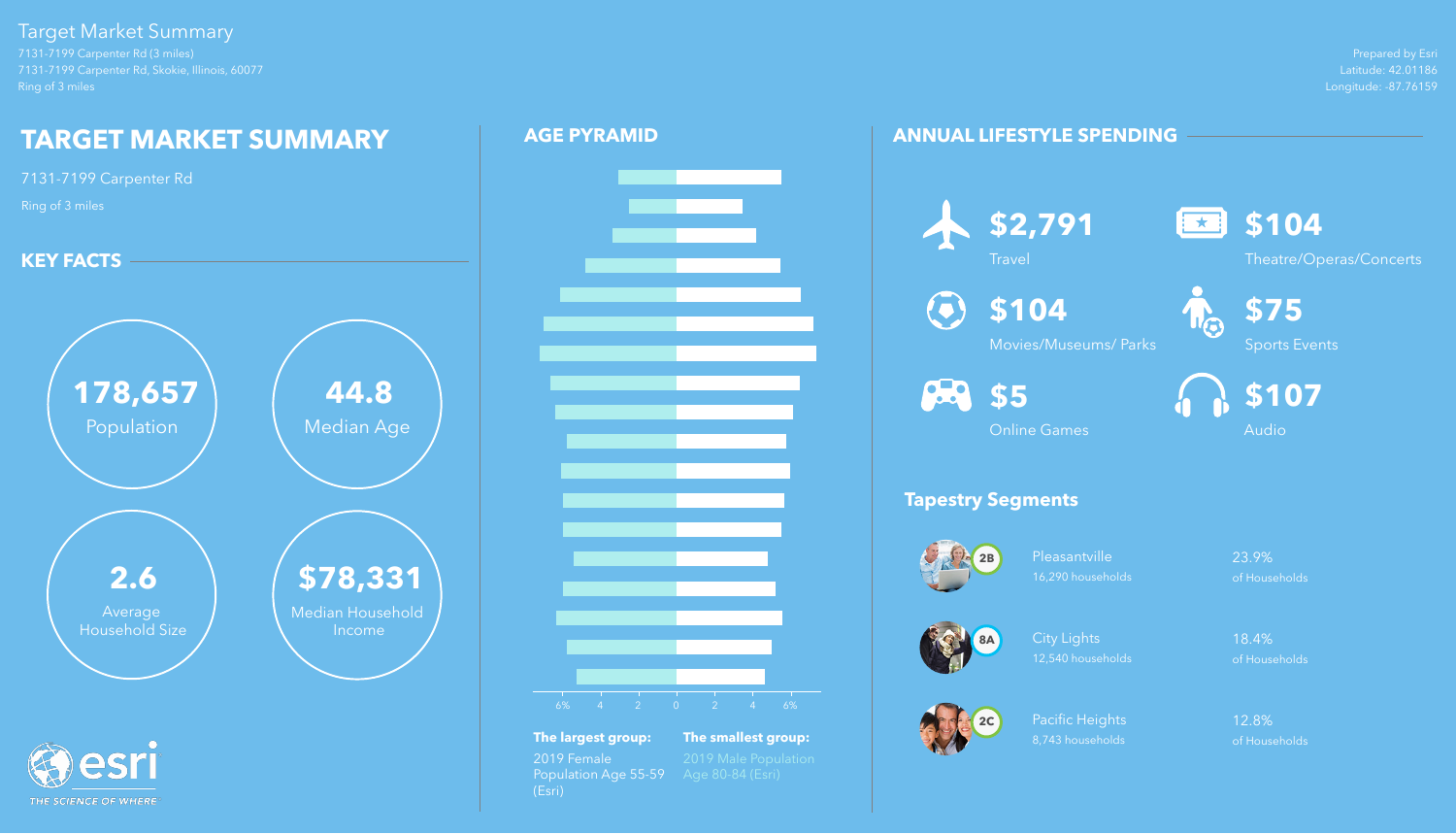Prepared by Esri Latitude: 42.01186 Longitude: -87.76159

7131-7199 Carpenter Rd (5 miles) 7131-7199 Carpenter Rd, Skokie, Illinois, 60077 Ring of 5 miles

## Target Market Summary

THE SCIENCE OF WHERE

City Lights 16.6% 45,377 households of Households

International Marketplace 15.4% 41,978 households of Households

Pleasantville 13.2% 36,163 households of Households

## **ANNUAL LIFESTYLE SPENDING**

# **Tapestry Segments**























Theatre/Operas/Concerts

**\$104**

Movies/Museums/ Parks





Online Games



**The largest group: The smallest group:**